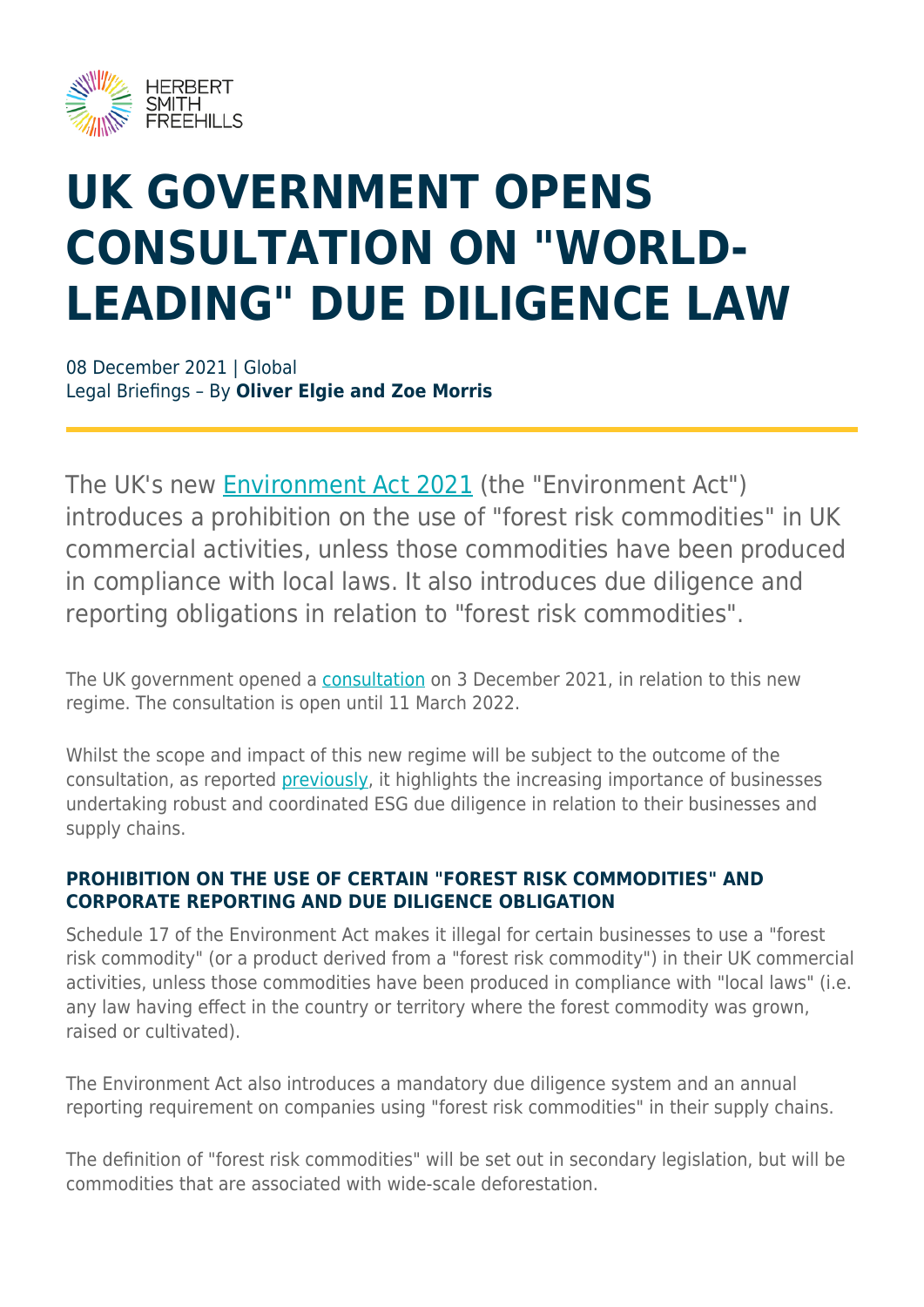There is an exemption from these requirements where the amount of the "forest risk commodity" does not exceed a certain threshold (to be prescribed in secondary legislation) and the relevant person makes a declaration for the reporting period that they are satisfied on reasonable grounds that this threshold will not be exceeded.

#### **PURPOSE/SCOPE OF THE CONSULTATION**

The Environment Act itself has left most of key issues to be the subject of secondary legislation, including:

- the definition of "forest risk commodities":
- the businesses that will be within scope of the new regime;
- the exemption threshold;
- the subject, scope and criteria of the new due diligence and reporting obligations; and
- the enforcement mechanisms for this new regime.

The consultation is seeking views on these points. We have set out the key aspects of the consultation in further detail below.

#### **"FOREST RISK COMMODITIES"**

A commodity may only come within the definition of "forest risk commodity" if the Secretary of State considers that forest is being or may be converted to agricultural use for the purposes of producing the commodity.

The current proposed "forest risk commodities" are cattle (beef and leather), cocoa, coffee, maize, palm oil, rubber and soy. Products covered by the UK Timber Regulations will not be in scope, meaning that timber, paper and pulp have been removed from the list since the legislation was first proposed. The consultation has requested evidence of any further commodities that drive deforestation.

The consultation has proposed that the new rules will not come into force in relation to all "forest risk commodities" at the same time. Instead, a phased approach is currently proposed. The consultation is also seeking views on how such a phased approach could be implemented.

#### **BUSINESSES IN SCOPE**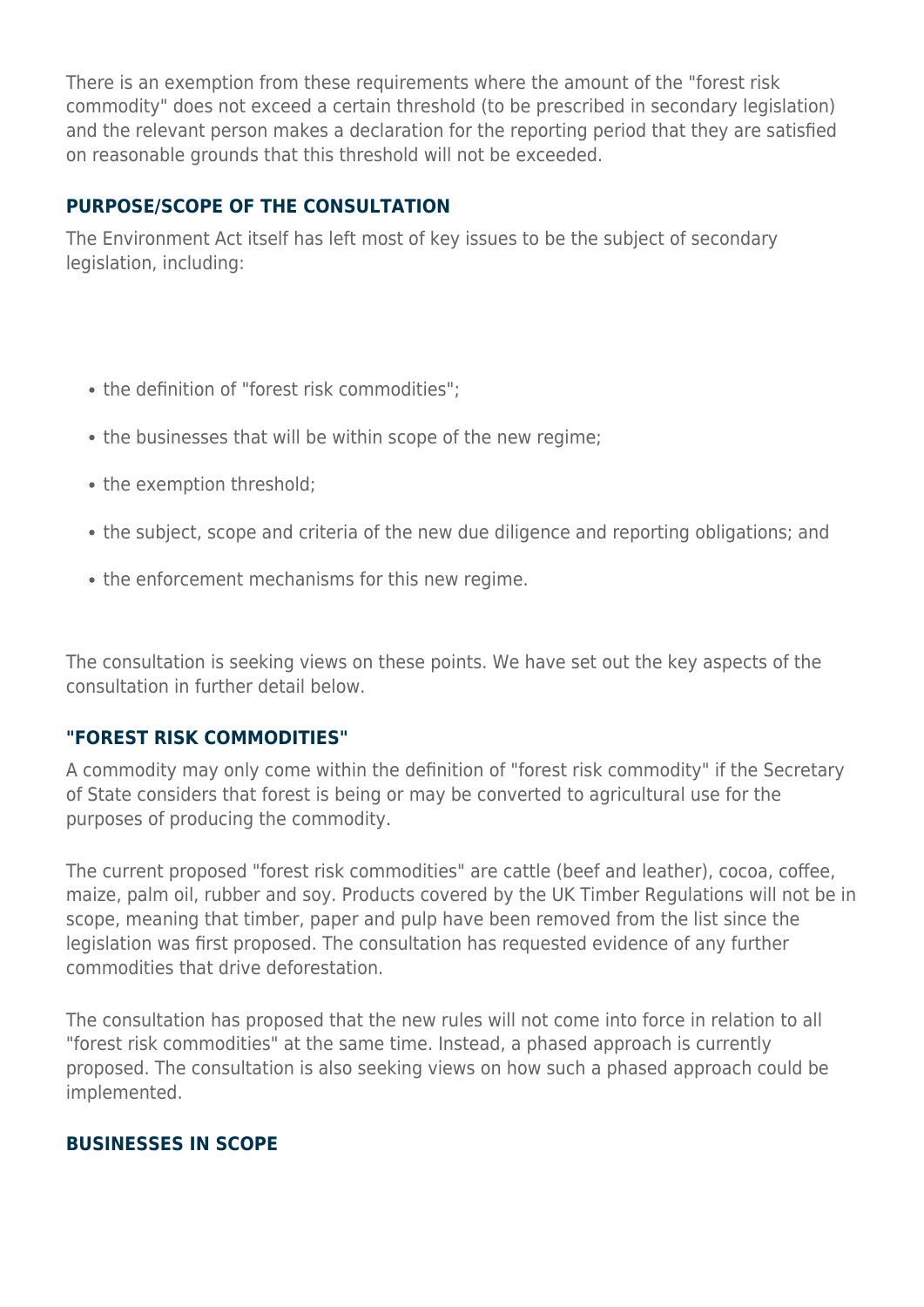Under the Environment Act, a business will be in scope if (i) its turnover for the previous financial year exceeds a specified threshold (or it is a subsidiary of a company whose turnover meets such threshold); and (ii) it uses "forest risk commodities" in its UK commercial activities.

For the purposes of ascertaining whether a business is in scope, it is proposed that turnover should be calculated as follows:

- UK businesses: their total turnover
- Foreign businesses conducting business in the UK: either turnover related to UK activity or global activity

The government is seeking input as to the factors that should be considered when setting the turnover level, as well as on the actual turnover level for each commodity. The consultation envisages potentially different thresholds for each commodity, suggesting potential thresholds of £50 million, £100 million or £200 million as options for each commodity.

#### **EXEMPTION**

The Environment Act includes an exemption for businesses that trade volumes of each commodity under a certain threshold. The consultation is seeking evidence on the appropriate methodology to calculate this threshold, as well as the threshold itself, with options of 1, 10, 100 and 1,000 tonnes per commodity suggested.

#### **DUE DILIGENCE SYSTEM**

The government is also consulting on the details of the due diligence regime, suggesting that a business in scope should take steps to:

- identify, and obtain information about, "forest risk commodities";
- assess the risk that relevant local laws pertaining to land use and land ownership were not complied with in relation to those commodities; and
- mitigate that risk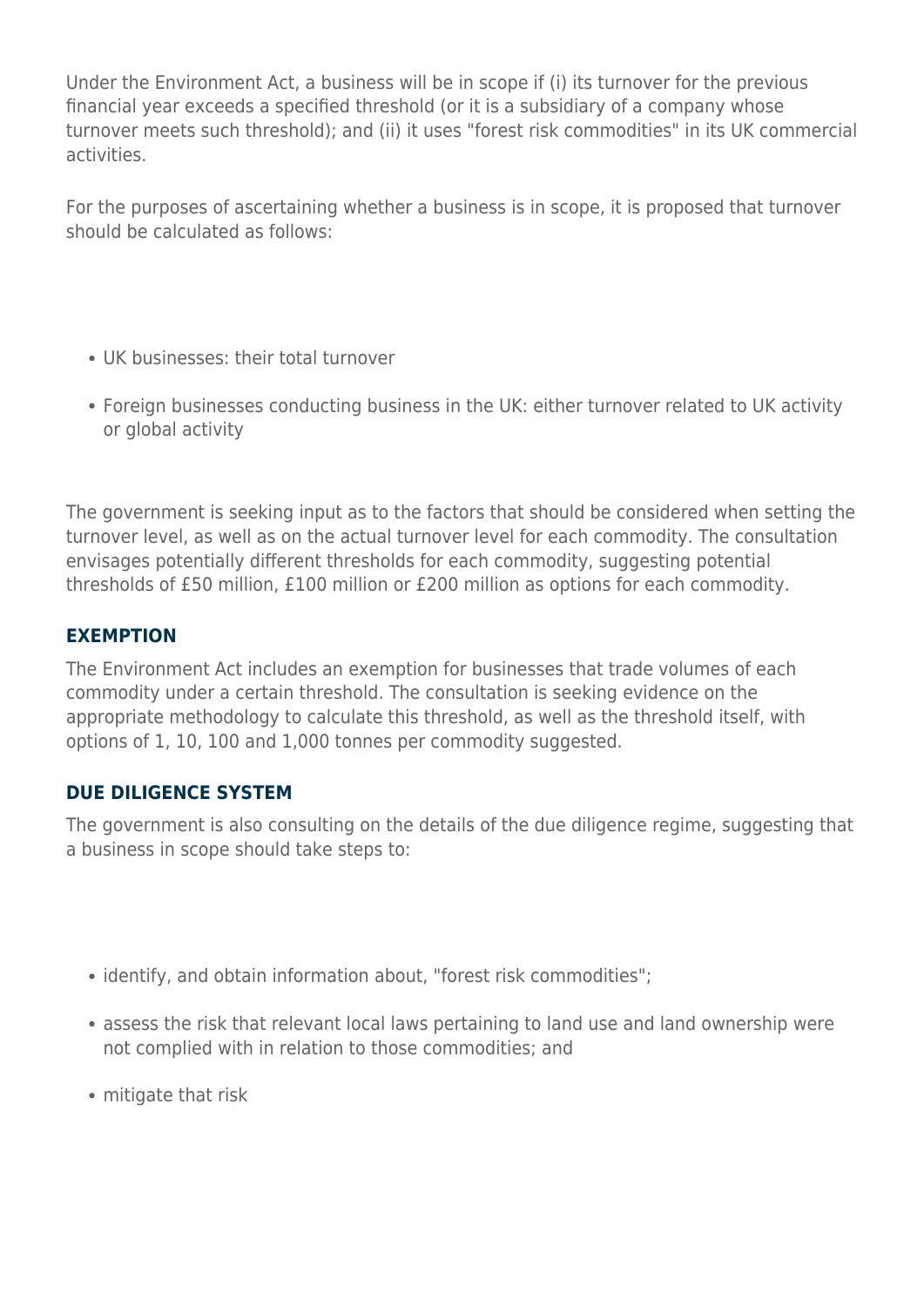The UK government is proposing that businesses should "eliminate risk or reduce risk to as low as reasonably practicable" that they are using "forest risk commodities" grown on land illegally used or occupied.

The consultation also seeks views on the scope of the guidance that the Government should introduce, including guidance as to whether/how a business may use existing certifications and standards to help meet the due diligence requirement.

Further, the consultation is seeking views on the scope of the reporting obligation.

#### **ENFORCEMENT**

The government is proposing that the maximum penalty for failure to comply should be £250,000 (in line with schemes such as the Ivory Act), but is seeking views on this.

#### **COMMENT**

This is a further example of the increasing due diligence requirements being placed on companies in relation to ESG issues.

Whilst the number of companies within scope of this new regime and the extent of the due diligence and reporting requirements are not yet clear, the prohibition on the use "forest risk commodities" makes it clear that due diligence will need to be undertaken as part of robust risk management for any business that forms any part of the value chain of a regulated entity, just as robust human rights due diligence is now a key element of a proper risk management framework in response to the increasing human-rights based sanctions regimes.

This new regime will sit alongside the UK Modern Slavery Act on the UK statute book. These two pieces of legislation will likely have different reporting thresholds (the UK Modern Slavery Act reporting threshold is a turnover of £36 million) and potentially different due diligence and reporting requirements. Businesses will need to consider how they can most efficiently and robustly respond both to deforestation and modern slavery risks whilst ensuring compliance with two different regulatory frameworks.

In contrast to the UK's piecemeal approach, the [proposed EU human rights due diligence law](https://www.herbertsmithfreehills.com/latest-thinking/eu-mandatory-human-rights-due-diligence-law-takes-shape) would seek to combine environmental and human rights due diligence in a manner more consistent with the United Nations Guiding Principles on Business and Human Rights (being the standards towards which many leading companies have been working towards for a number of years already).

There is a risk therefore that the UK's approach could lead to a patchwork of rules that impose a greater compliance burden on businesses. This approach risks being less effective in terms of the underlying ESG goals than a more comprehensive and consistent approach contained within a single piece of legislation.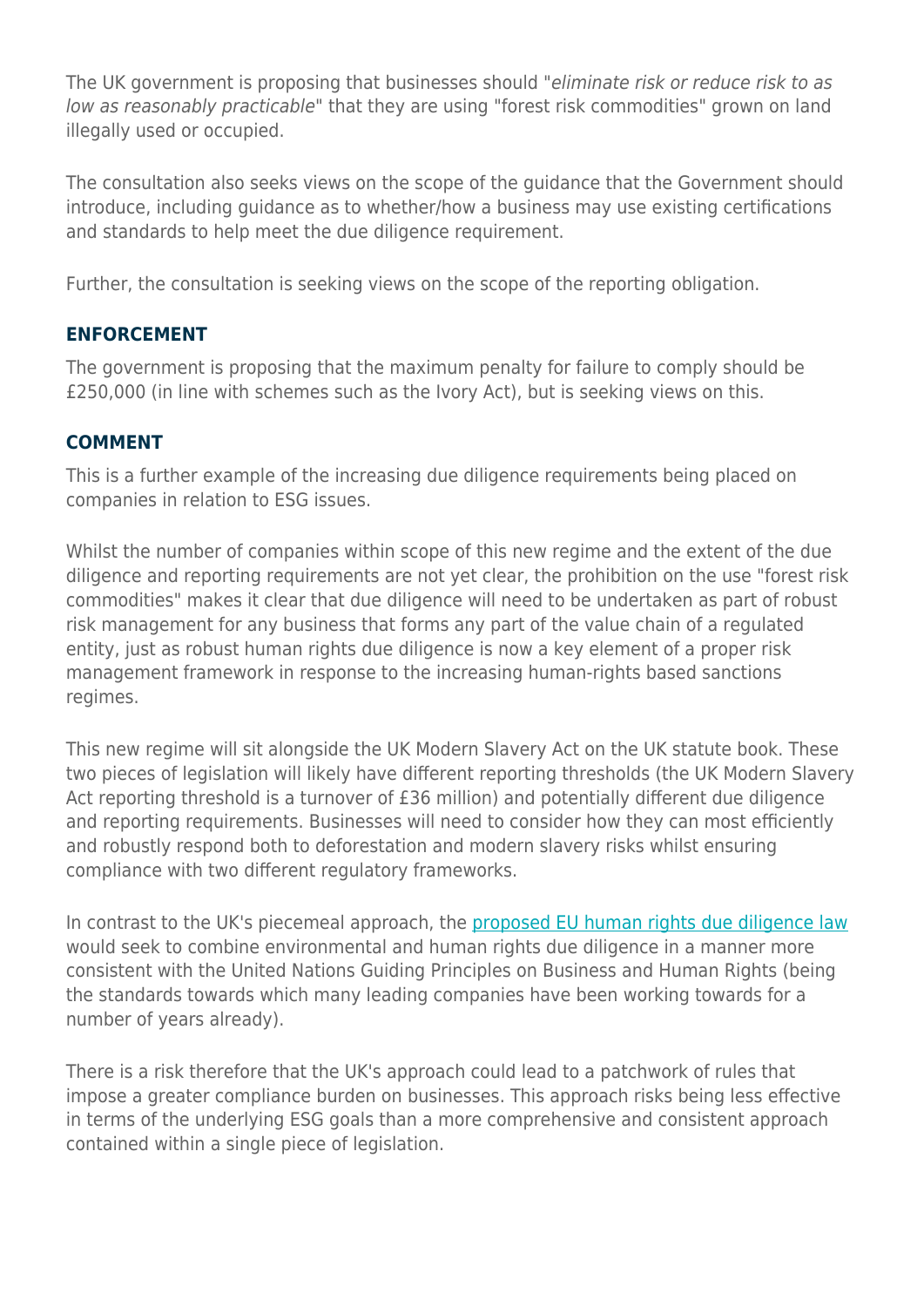Finally, the new law only makes it illegal for businesses to use "forest risk commodities" that have been produced in contravention with relevant laws in the country where they were grown. The new law does not require businesses to comply with international standards. In circumstances where local law might be inadequate to protect the environment or human rights, this new regime risks failing to raise standards or achieving the aim of preventing deforestation.

#### **NEXT STEPS FOR COMPANIES**

Although the exact scope of this new regime remains unclear, businesses that use "forest risk commodities" (or products derived from them) should examine their current ESG due diligence and reporting processes in light of this new requirement.

Both the UK's piecemeal approach and the more comprehensive regime proposed by the EU militate towards companies centralising their ESG concerns, strategies and response, rather than risking environmental, human rights and other ESG issues being siloed with separate responsibility. A centralised approach can better ensure that consistent, robust and operationally efficient steps are taken in relation to due diligence across the E, the S and the G.